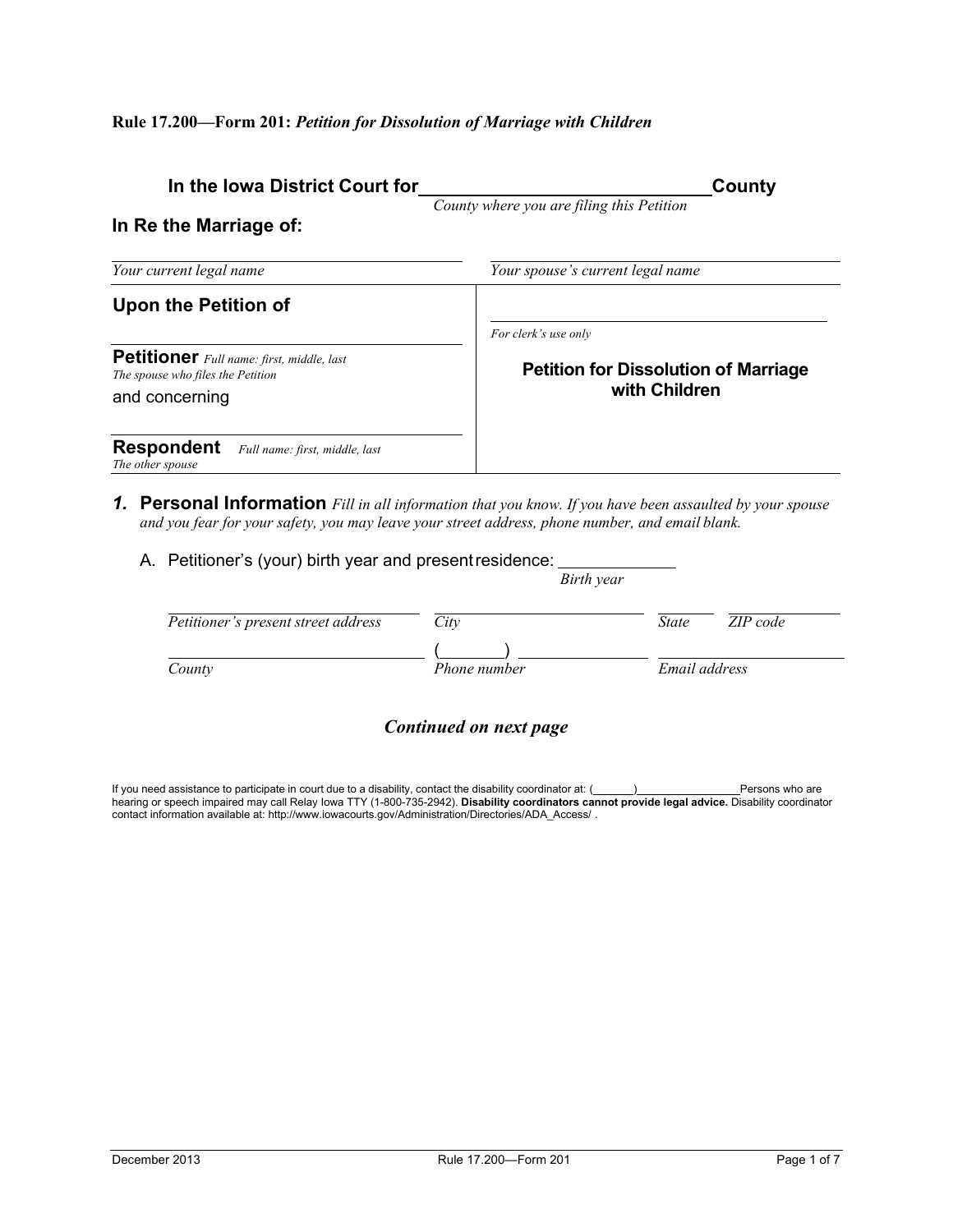B. Respondent's (your spouse's) birth year and presentresidence:

|                                                                                                                                     |              | Birth year    |          |
|-------------------------------------------------------------------------------------------------------------------------------------|--------------|---------------|----------|
| Respondent's present street address                                                                                                 | City         | <b>State</b>  | ZIP code |
| County                                                                                                                              | Phone number | Email address |          |
| C. Other person, if any, who has visitation or custody rights of the parties' children:<br>Fill in as much information as you know. |              |               |          |
| Full name: first, middle, last                                                                                                      |              |               |          |
| Present street address                                                                                                              | City         | <b>State</b>  | ZIP code |
|                                                                                                                                     |              |               |          |

## **2. General Information About the Marriage and the Parties**

A. Date and location of the marriage

| Month | $\lambda$<br>Du, | Year | $\cup$ tv | <i>State</i> |
|-------|------------------|------|-----------|--------------|

B. Children

*Check all that are true*

- (1)  $\Box$  There are children under age 18 who are children of both Petitioner and Respondent.
- $(2)$   $\Box$  There are children under age 18 who were adopted or born during this marriage. *This includes any child born to a spouse during the marriage, but for whom the other spouse is not a parent.*
- (3)  $\Box$  There are children 18 years or older who still need support.
- $(4)$   $\Box$  Petitioner or Respondent is pregnant.
- C. Identification of children

| First, middle, & last<br>initials of each child | <b>Birth year</b> | First, middle, & last<br>initials of each child | <b>Birth year</b> |
|-------------------------------------------------|-------------------|-------------------------------------------------|-------------------|
| (1)                                             |                   | (4)                                             |                   |
| (2)                                             |                   | (5)                                             |                   |
| (3)                                             |                   | (6)                                             |                   |

*Check this box if you have attached a separate sheet listing additional children.*

D. Children's living arrangements

Places where the children have lived during the last five years and the parent(s) or adult(s) who acted as parent(s): *Fill in as much information as you know.*

(1) Children:

| Initials<br>Initials | Initials | Initials | Initials |
|----------------------|----------|----------|----------|
|----------------------|----------|----------|----------|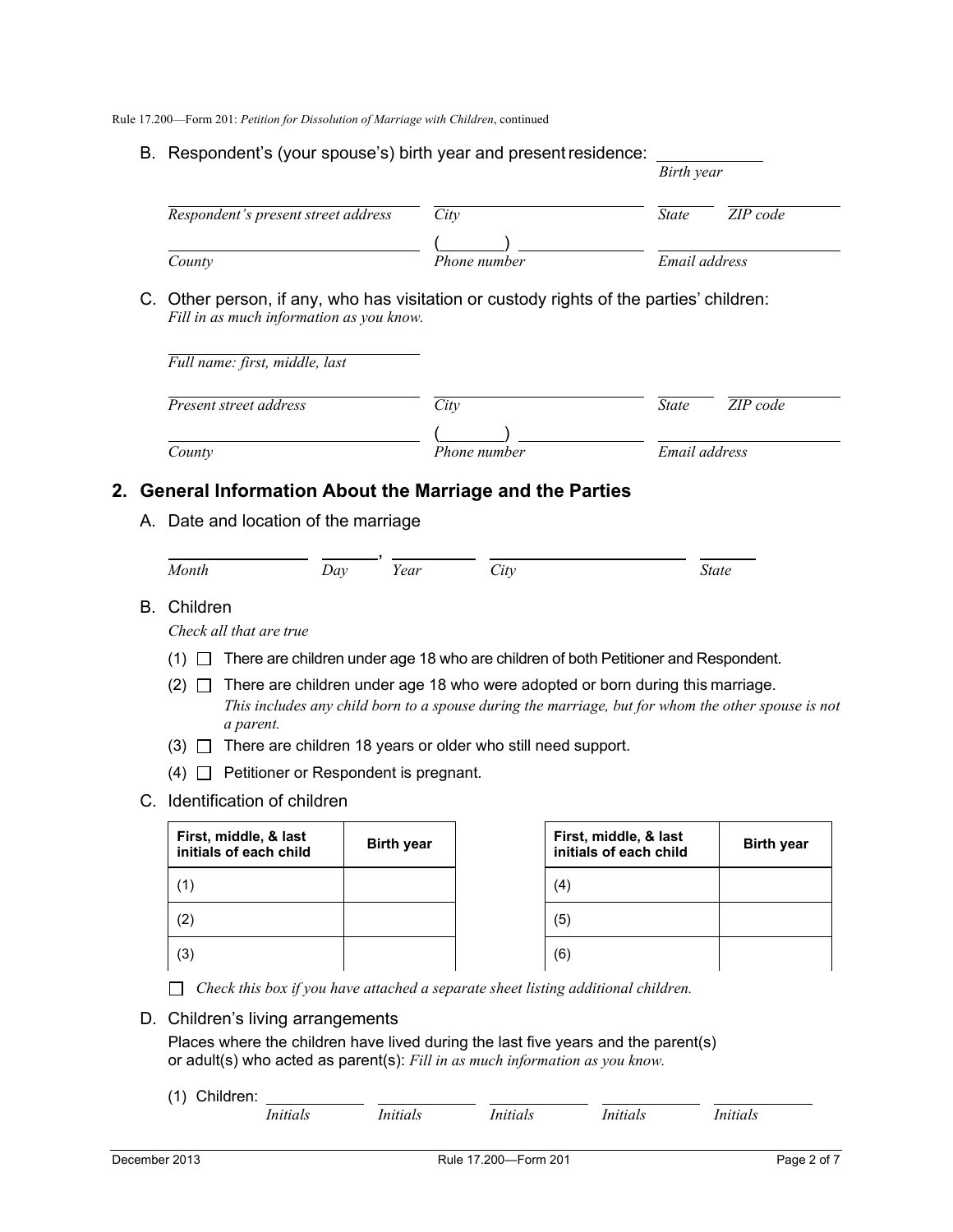| Lived with $\frac{1}{\text{A}dult name}$ from $\frac{1}{\text{mm}}\frac{1}{\text{dd}}$ $\frac{1}{\text{yyyy}}$ to $\frac{1}{\text{mm}}$ $\frac{1}{\text{dd}}$                                                                                                                                               |                                                                                                             |    |                                                      |         | yyyy        |
|-------------------------------------------------------------------------------------------------------------------------------------------------------------------------------------------------------------------------------------------------------------------------------------------------------------|-------------------------------------------------------------------------------------------------------------|----|------------------------------------------------------|---------|-------------|
|                                                                                                                                                                                                                                                                                                             |                                                                                                             |    |                                                      |         |             |
| City                                                                                                                                                                                                                                                                                                        | <b>State</b>                                                                                                |    |                                                      |         |             |
|                                                                                                                                                                                                                                                                                                             |                                                                                                             |    |                                                      |         |             |
| (2) Children: $\frac{1}{Initials}$ $\frac{1}{Initials}$                                                                                                                                                                                                                                                     |                                                                                                             |    | <i>Initials Initials Initials Initials</i>           |         |             |
|                                                                                                                                                                                                                                                                                                             |                                                                                                             |    | $\overline{\phantom{a}}$ to $\overline{\phantom{a}}$ |         |             |
| Adult name                                                                                                                                                                                                                                                                                                  |                                                                                                             | mm | yyyy<br>dd                                           | $mm$ dd | $\gamma$    |
| At $\overline{\phantom{a}}$                                                                                                                                                                                                                                                                                 |                                                                                                             |    |                                                      |         |             |
| City                                                                                                                                                                                                                                                                                                        | $\overline{State}$                                                                                          |    |                                                      |         |             |
|                                                                                                                                                                                                                                                                                                             |                                                                                                             |    |                                                      |         |             |
| (3) Children: $\frac{1}{\text{Initials}}$ $\frac{1}{\text{Initials}}$ $\frac{1}{\text{Initials}}$ $\frac{1}{\text{Initials}}$ $\frac{1}{\text{Initials}}$                                                                                                                                                   |                                                                                                             |    |                                                      |         |             |
|                                                                                                                                                                                                                                                                                                             |                                                                                                             |    |                                                      |         |             |
| Adult name                                                                                                                                                                                                                                                                                                  |                                                                                                             | mm | dd yyyy mm dd                                        |         | <i>vvvv</i> |
| At $\overline{\phantom{a_{1}^{\frac{1}{2}}$                                                                                                                                                                                                                                                                 |                                                                                                             |    |                                                      |         |             |
| City                                                                                                                                                                                                                                                                                                        | $\overline{State}$                                                                                          |    |                                                      |         |             |
|                                                                                                                                                                                                                                                                                                             |                                                                                                             |    |                                                      |         |             |
| (4) Children: $\frac{1}{T_{initials}}$ <i>Initials</i>                                                                                                                                                                                                                                                      | $\overline{\qquad}$ <i>Initials</i> $\overline{\qquad}$ <i>Initials</i> $\overline{\qquad}$ <i>Initials</i> |    |                                                      |         |             |
|                                                                                                                                                                                                                                                                                                             |                                                                                                             |    |                                                      |         |             |
| Lived with $\frac{1}{4dult name}$ from $\frac{1}{m}$ $\frac{1}{dd}$ $\frac{1}{yyyy}$ to $\frac{1}{m}$ $\frac{1}{dd}$                                                                                                                                                                                        |                                                                                                             |    |                                                      |         | <i>yyyy</i> |
|                                                                                                                                                                                                                                                                                                             |                                                                                                             |    |                                                      |         |             |
| City                                                                                                                                                                                                                                                                                                        | $\overline{State}$                                                                                          |    |                                                      |         |             |
|                                                                                                                                                                                                                                                                                                             |                                                                                                             |    |                                                      |         |             |
| (5) Children: $\frac{1}{Initials}$ $\frac{1}{Initials}$                                                                                                                                                                                                                                                     | <i>Initials Initials Initials Initials</i>                                                                  |    |                                                      |         |             |
|                                                                                                                                                                                                                                                                                                             |                                                                                                             |    |                                                      |         |             |
| Lived with $\frac{1}{\text{R}^2}$ and $\frac{1}{\text{R}^2}$ and $\frac{1}{\text{R}^2}$ and $\frac{1}{\text{R}^2}$ and $\frac{1}{\text{R}^2}$ and $\frac{1}{\text{R}^2}$ and $\frac{1}{\text{R}^2}$ and $\frac{1}{\text{R}^2}$ and $\frac{1}{\text{R}^2}$ and $\frac{1}{\text{R}^2}$ and $\frac{1}{\text{R$ |                                                                                                             |    |                                                      |         | $\gamma$    |
|                                                                                                                                                                                                                                                                                                             |                                                                                                             |    |                                                      |         |             |
| City                                                                                                                                                                                                                                                                                                        | <b>State</b>                                                                                                |    |                                                      |         |             |

*Check this box if you have attached a separate sheet listing additional children.* If the children have been in Iowa for less than six months, you may be able to get a divorce, but you might not be able to get custody. The rules are complicated and you may need to talk to an attorney.

#### E. Petitioner's residence

You cannot get a divorce in Iowa if your spouse does not live in Iowa and you have lived in Iowa for less than one year, or if you came to live in Iowa just to get a divorce. If you do not live in Iowa, you can only get a divorce in Iowa if your spouse lives in Iowa.

*If you have questions about this, talk to an attorney.*

(1) The **only** reason that Petitioner (you are Petitioner) is living inIowa is just to get a divorce.

**True** 

False *If you do not live in Iowa, or if you live in Iowa for reasons other than just to get a divorce, check "*False*."*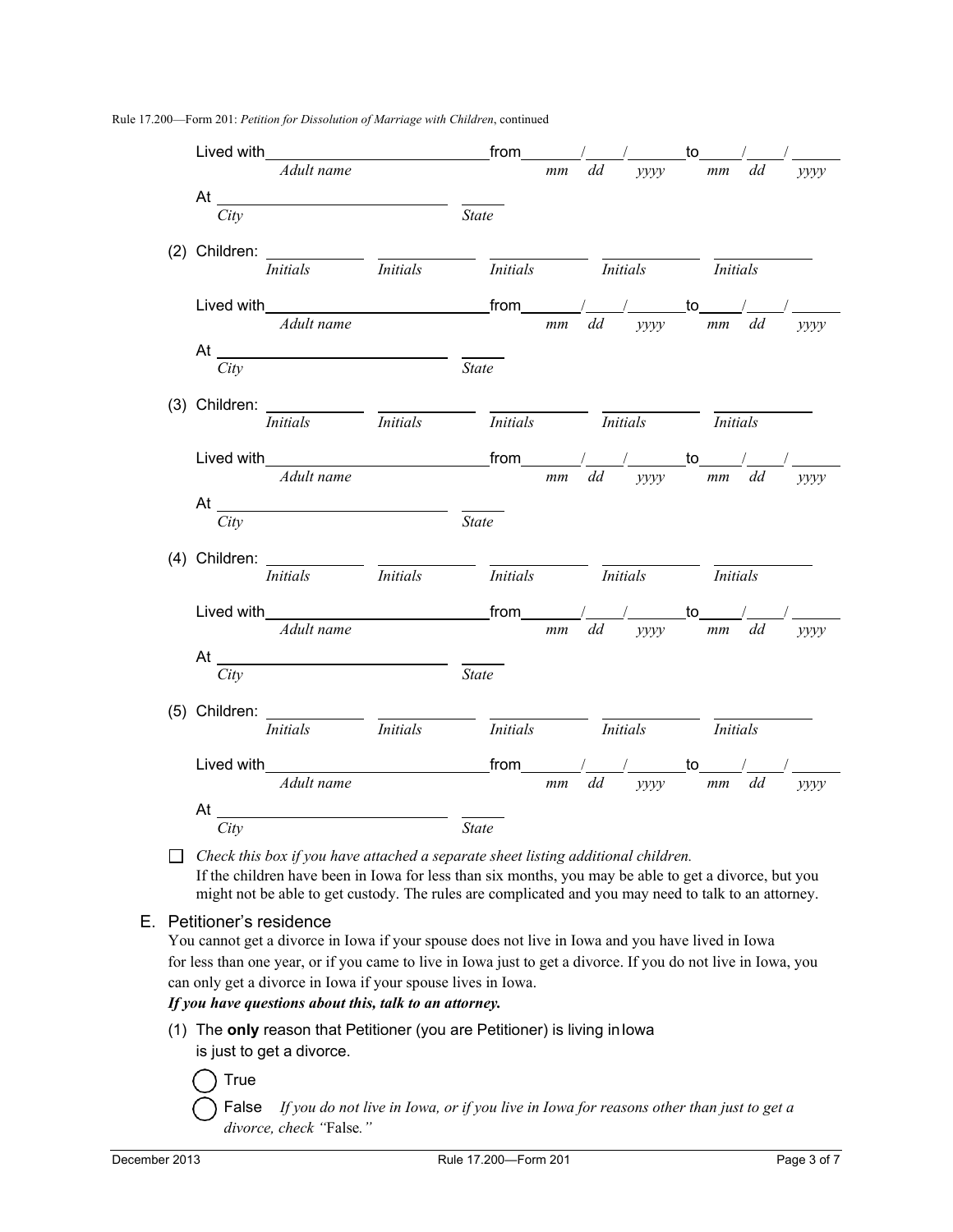(2) Petitioner has lived in Iowa for the last years and months

in county.

- *If you have always lived in Iowa, count the time since your birth.*
- *If* you have been a resident of another state, count the time since you last moved to Iowa.

### F. Parties' residence

If your spouse does not live in Iowa, you must have lived in Iowa for the last year before you may obtain a divorce in Iowa.

*Check each that is true*

- $(1)$  Petitioner has lived in lowa for more than one year.
- $(2)$   $\Box$  Respondent (your spouse) is a resident of lowa.

#### G. Condition of the marriage

*Check all that are true*

- $(1)$   $\Box$  The marriage is broken and cannot be saved.
- $(2)$   $\Box$  This is the only divorce case going on involving this marriage. *If you did not check* (2), *explain in* 4. *You should also talk to an attorney.*
- (3)  $\Box$  This Petition is being filed in good faith for the purpose of ending the marriage.
- $(4)$   $\Box$  Counseling will not save the marriage. *If counseling may save the marriage, do not check* $(4)$ *.*

#### H. Respondent's status

*Check each that is true*

(1)  $\Box$  Respondent (your spouse) is in the military service.

*If you check* (1)*, there are special rules that may prevent your case from going forward if your spouse is in the military. You should talk to an attorney.*

- (2)  $\Box$  Respondent is in prison or jail at  $\frac{Name\ of\ facility}{Name\ of\ facility}$  . State *Name of facility*
- I. Protective or no contact order

*Check one*

- There is neither a "protective order" nor a "no contact order" between Petitioner (you) and Respondent (your spouse).
- $(2)$  There is a "protective order" or a "no contact order" between Petitioner and Respondent. *If you check* (2)*, fill in the following information:*
	- a. County and state where the order came from:

*County State*

b. Court case number:

### **3. Other Cases About the Children**

- *Check* A *or* B
- *A.* There are no other cases about the children. *If you check* A*, skip to* 4*.*
- $B.$  () There are other cases about the children.

If there is an order from out of state about the children, an Iowa court may not be able to issue an order about custody or visitation. The rules are complicated and you may need to talk to an attorney.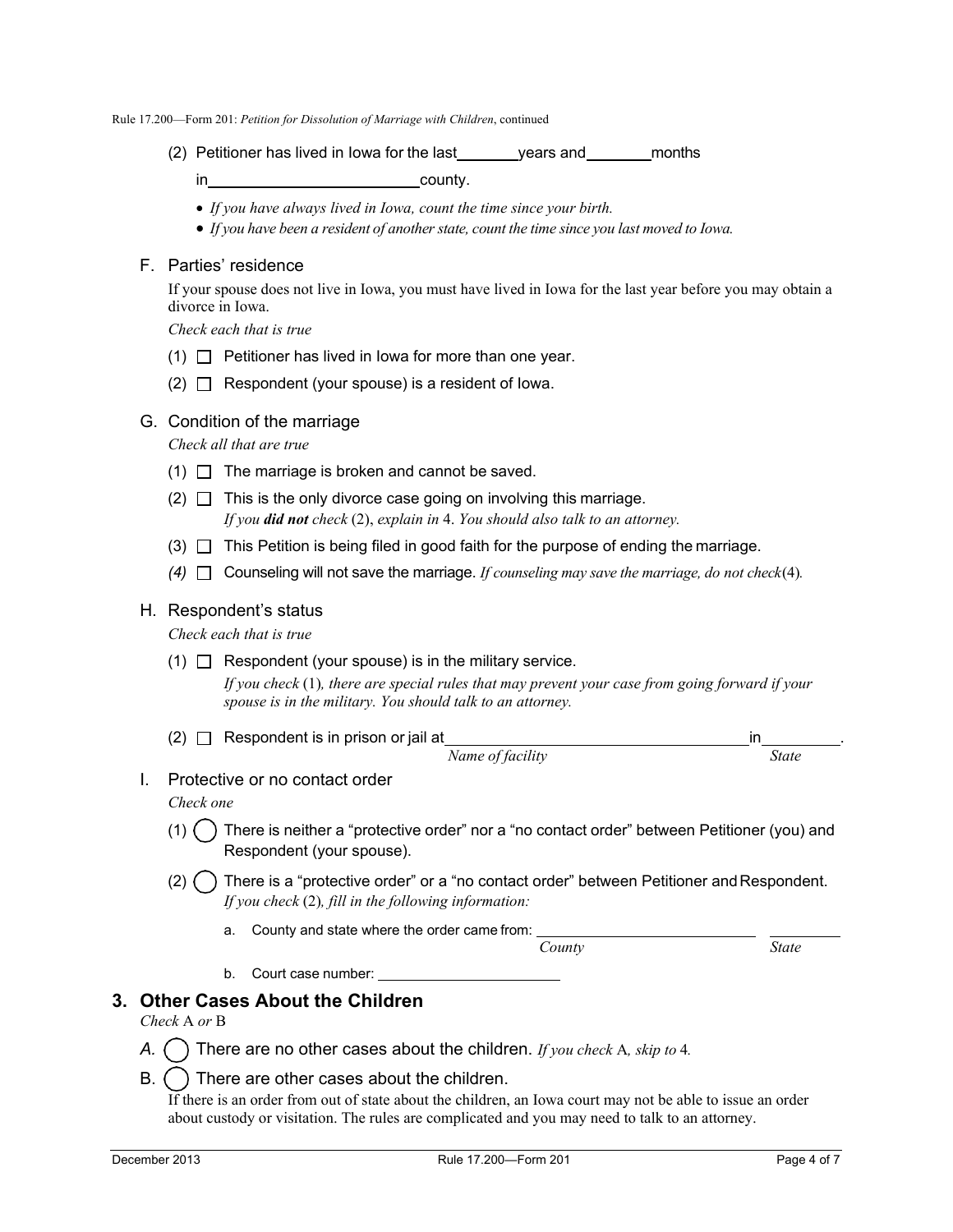|  |  |  |  |  | Rule 17.200—Form 201: Petition for Dissolution of Marriage with Children, continued |
|--|--|--|--|--|-------------------------------------------------------------------------------------|
|--|--|--|--|--|-------------------------------------------------------------------------------------|

*If you check* B, *fill in the applicable information below.*

(1) Juvenile court

*Check* a *or* b.

- a.  $( )$  There is no juvenile court case.
- b.  $\bigcap$  There is a juvenile court case. *If you check* b, *fill in the following information:*
	-
	- i. County and state of the juvenile court case: *County State*
		- ii. Juvenile court case number:

*Check one*

(a)  $\binom{1}{2}$  Concurrent jurisdiction has been granted.

(b) Concurrent jurisdiction has not been granted.

If the juvenile court has not given concurrent jurisdiction (permission), then child custody cannot be decided in this case. You should talk to an attorney.

### (2) Custody order

You might not be able to get custody in Iowa if there is a custody order entered in another state. *Check* a *or* b.

- a.  $( )$  There is no custody order.
- b.  $\bigcap$  There is a custody order.

*If you check* b, *fill in the following information:*

i. County and state where the custody order came from:

ii. Court case number:

(3) Child support order

*Check* a *or* b.

- a.  $\binom{1}{2}$  There is no child support order.
- b.  $\bigcap$  There is a child support order.

*If you check* b, *fill in the following information:*

i. County and state where the child support order came from:

*County State*

*County State*

- ii. Court case number:
- *4.* **Other Information** *All of the basic information you need to tell the court is listed on this form. Provide other information only if you need to explain something.*

## **5. Petitioner's Request**

A. Petitioner asks the court to:

*Check all that apply. The court will only consider items that are checked.*

(1)  $\Box$  End the marriage of Petitioner (you) and Respondent (your spouse).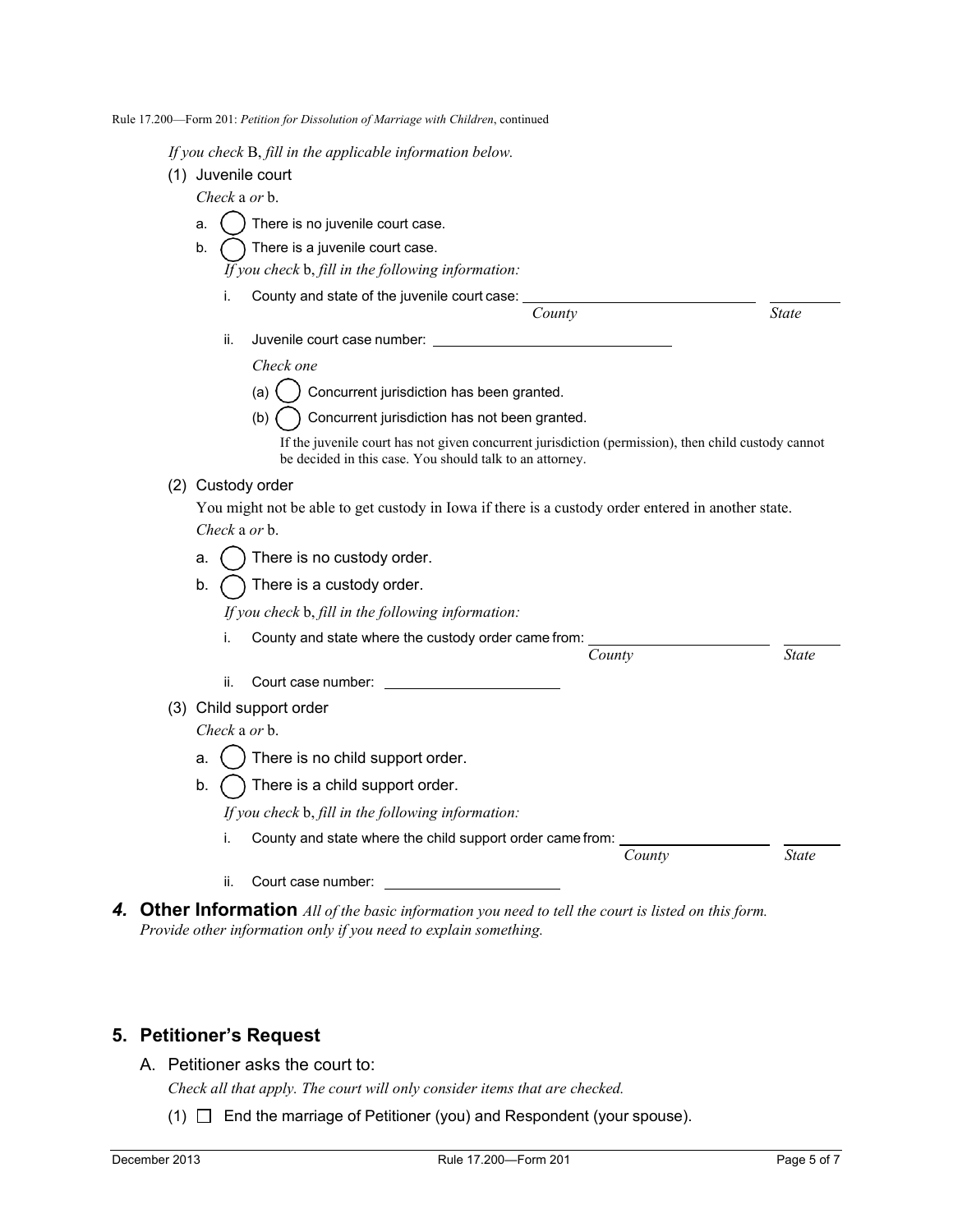- $(2)$   $\Box$  Decide custody and visitation.
- $(3)$   $\Box$  Order child support and medical support.
- $(4)$   $\Box$  Order payment of school or college tuition.
- $(5)$   $\Box$  Fairly divide the property and the debts of the parties.
- $(6)$   $\Box$  Order that Respondent pay the court fees.
- $(7)$   $\Box$  Order that Respondent pay for Petitioner's attorney's fees before the divorce is final. *If you check* (7)*, you must file form 222.*
- (8)  $\Box$  Order that Respondent pay spousal support (alimony) to Petitioner. *If you check* (8)*, you must file form 222.*
- *(9)* Change Petitioner's last name to: *Name can only be changed to name on birth*

 *to the marriage. Print your former or birth name*

*certificate or name used immediately prior*

- $(10)$   $\Box$  Order counseling to save the marriage.
- $(11)$   $\Box$  Other request:

*Continued on next page*